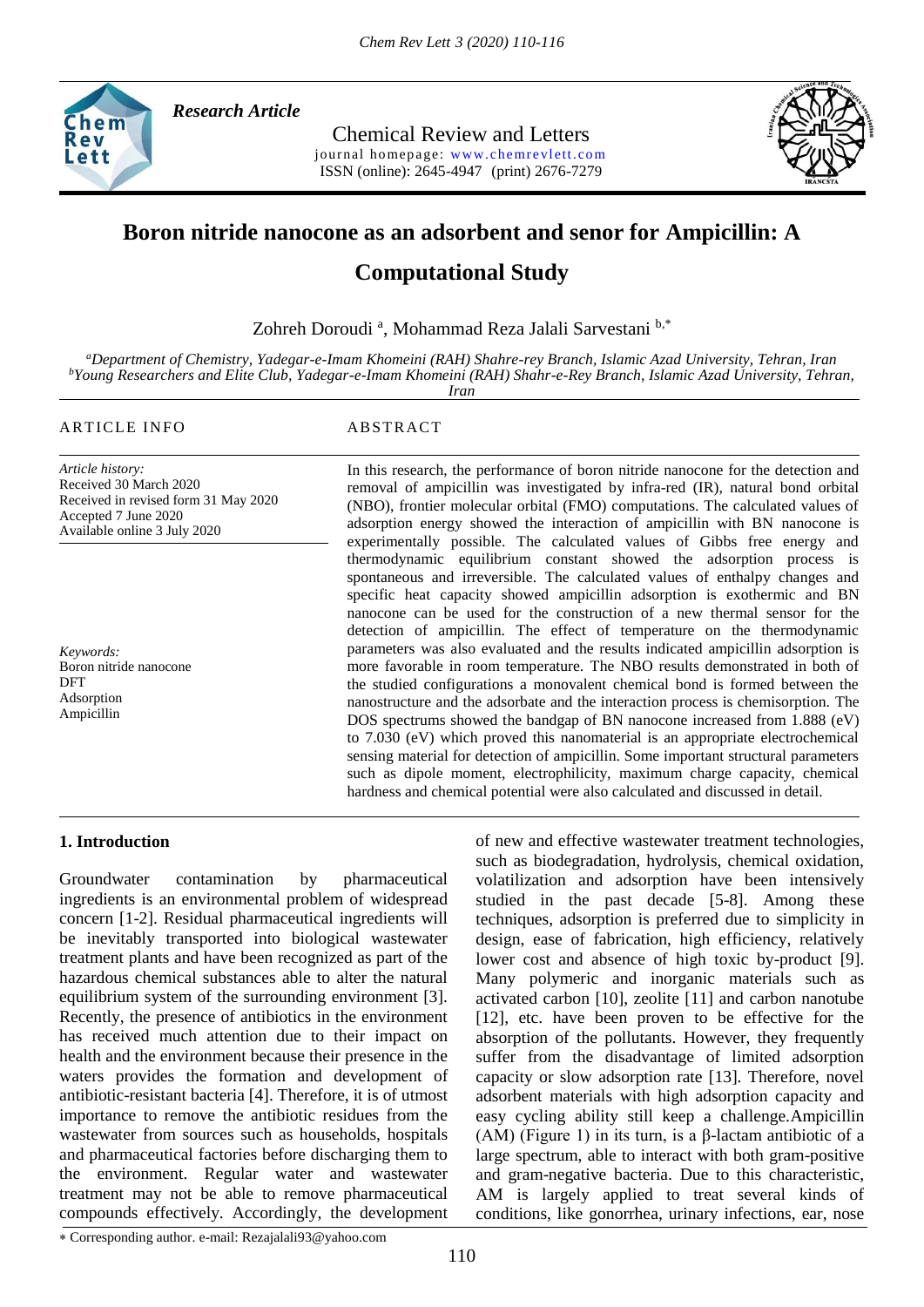and throat infections [14-15]. It has been one of the most-consumed antibiotics worldwide, resulting in its detection in surface waters, sewage treatment plants and hospital effluents [16]. Some previous studies approached the removal of ampicillin and similar βlactam antibiotics by adsorption. Weng et al. [17] studied simultaneous adsorption of amoxicillin, ampicillin and penicillin onto functional bentonite supported nanoscale Fe/Ni, reaching 80.6% removal in the mixture and 85.1% removal in the individual solution. Other researches evaluated the removal of ampicillin in different adsorbents, like ordered mesoporous silica and modified Ponorogo bentonite [14,18].

Boron nitride (BN), an environmentally benign material, has been demonstrated that porous BN nanomaterials can treat a wide range of pollutants (such as dyes, organic solvents, heavy metal ions, oils, etc.) from water [19]. They are similar to carbon nanomaterials in their geometrical structures and vary in their physicochemical properties. BN in nanoscale has different structures such as nanotubes, sheets, fullerenes, and nanocones. BN nanocones are another form of BN nanostructures. Boron-nitride nano-cones (BN nanocones) are discovered in 1994 as cap nanotubes end; then, they are synthesized as free structures by different groups. BN nanocones can be made by rolling nanostructure sheets. The characteristics of nanocones depend on the angle of the sector removed from a flat sheet to form a cone, namely, the disclination angle [20]. The BN nanocones have three types of covalent bonds; those are B-N, B-B, and N-N bonds which lead to differences in physical, chemical, and electronic properties between carbon and boron-nitride nanostructures [21-22]. The 240º disclination is the smallest cone geometry ensuring the presence of B-N bonds only (Figure 1). BN can be considered as promising adsorbent due to their high stability in harsh conditions, which enables more treatment techniques for recycled usage [23-24].

In this work, the electronic structure of a representative BN nanocone with 240º disclination was studied by density-functional theory (DFT) calculations and the performance of BN nanocones as an adsorbent and sensing material for detection and removal of Ampiciline was evaluated NBO, IR and FMO

computations for the first time in this research.

# **2. Results and Discussion**

## *2.1. NBO and Structural Analysis*

 As can be seen from Figure 2, in order to find the most stable configuration, the AM interaction with BN nanocone was evaluated at two different situations. In A-Conformer, the AM was inserted near the open end cap of BN nanocone while, in B-Conformer, the medicine molecule was placed near the outer surface of the nanocone towards its carbonyl group. Then, geometrical optimizations were performed on the designed structures. As the provided initial and optimized structures in Figure 2, show clearly after optimization BN nanocone experiences a tangible deformation in its structure which can be due to the formation of new bonds between the nanostructure and the adsorbate molecule. In addition, the calculated adsorption energy values in Table 1, (-337.067 and 137.574 kJ/mol for A and B conformers respectively) indicate the AM adsorption process is experimentally feasible and the adsorption process is likely to be chemisorption [25-30]. In this respect, to get better insights into the adsorption mechanism NBO computation were also done on the optimized structures and the results were presented in Table 1. As it is obvious, in both configurations a monovalent chemical bond with  $SP<sup>3</sup>$  hybridization and occupancy of 2 electrons are formed between the nano-adsorbent and ampicillin molecule [31]. Therefore, it seems BN nanocone is a suitable adsorbent for the removal of AM from environmental samples. The next matter that can be understood from the calculated values of total electronic energy and adsorption energy is that the AM interaction with the adsorbent is more favorable in A-Conformer because of more negative obtained values in this situation. The dipole moment was the next investigated parameter, as it is clear from Table 1, the dipole moment of AM increased sharply after its adsorption on the surface of BN nanocone which indicates AM –BN nanocone complexes are more soluble in water in comparison to the pure AM [32]. It should be noted that the calculated vibrational frequencies for all of the studied structures were in the range of 10.589 to 3126.543  $cm^{-1}$  which indicates all of the evaluated structures are a true local minimum.



**Figure 1.** Optimized structure of AM and BN Nanocone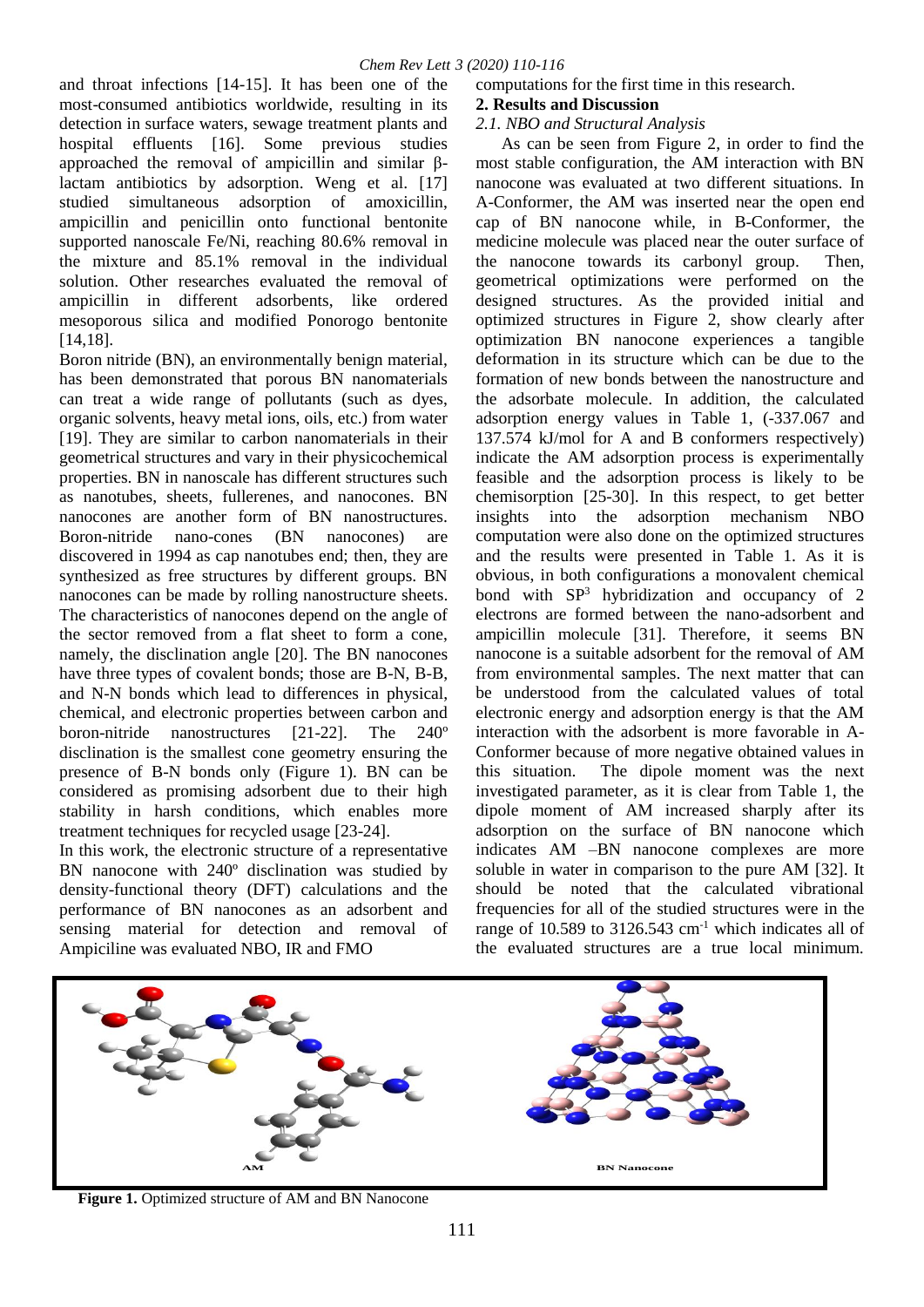*Chem Rev Lett 3 (2020) 110-116*



**Figure 2.** The Initial and optimized structures of AM-BN nanocone complexes

**Table 1.** The calculated values of bond lengths, bond order, occupancy, hybridization, bond energy, total electronic energy, adsorption energy, the lowest frequency, zero-point energy and dipole moment for AM, BN nanocone and their complexes

|                       |       | <b>Bond</b><br>length<br>$\mathring{A}$ | <b>Bond</b><br>order | Occupancy | <b>Hybridization</b> | <b>Bond</b><br>energy<br>(a.u.) | <b>Total</b><br>electronic<br>energy<br>(a.u) | Adsorption<br>energy<br>(kJ/mol) | The<br>lowest<br>frequency<br>$(cm^{-1})$ | Zero-<br>point<br>energy<br>(kJ/mol) | <b>Dipole</b><br><b>Moment</b><br>(Deby) |
|-----------------------|-------|-----------------------------------------|----------------------|-----------|----------------------|---------------------------------|-----------------------------------------------|----------------------------------|-------------------------------------------|--------------------------------------|------------------------------------------|
| AM                    | $--$  | $\cdots$                                | $- - -$              | ---       | $---$                | $---$                           | $-1459.312$                                   | $---$                            | 11.268                                    | 1045.58                              | 3.430                                    |
| BN<br><b>Nanocone</b> | $---$ | ---                                     | ---                  | ---       | $---$                | $---$                           | $-1798.737$                                   | $---$                            | 75.428                                    | 724.21                               | 6.340                                    |
| A-Conformer           | $S-N$ | 1.72                                    |                      | 1.99      | Sp <sup>2.97</sup>   | $-0.464$                        | $-3258.178$                                   | $-261.867$                       | 12.320                                    | 1777.62                              | 27.120                                   |
| <b>B-Conformer</b>    | $O-B$ | 1.68                                    |                      | 1.96      | Sp <sup>3.01</sup>   | $-0.512$                        | $-3258.102$                                   | $-62.374$                        | 10.589                                    | 1775.97                              | 17.890                                   |

### *2.2. Thermodynamic Studies*

 In order to evaluate the thermochemistry properties of the adsorption process and investigating the effect of temperature, the IR computations were performed on the structures and important thermodynamic parameters including the adsorption enthalpy changes  $(\Delta H_{ad})$ , Gibbs free energy changes  $(\Delta G_{ad})$ , the logarithm of thermodynamic equilibrium constants  $(K<sub>th</sub>)$  and specific heat capacity  $(C_V)$  were calculated in the temperature

range of 298-398 K at 10˚ intervals and the results are presented in Figure 3. As can be seen, the values of  $\Delta H_{ad}$ are negative for both of the configurations which indicate the AM interaction with BN nanocone is exothermic [33]. Besides, the specific heat capacity of the nanostructure increased sharply when the AM molecules adsorb on its surface which showed the thermal conductivity of BN nanocone improved significantly during its interaction process with AM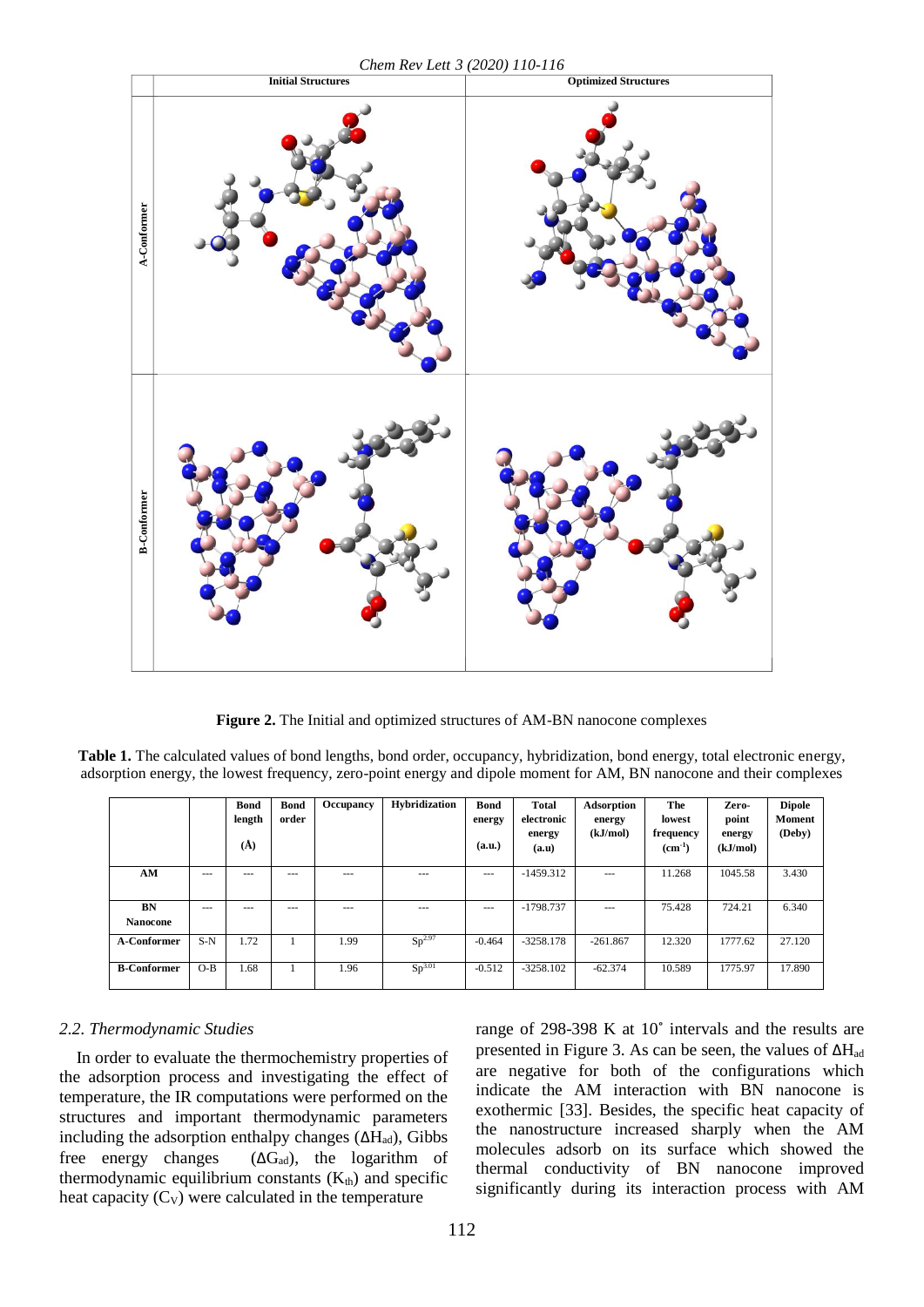[34]. Therefore, it can be concluded that BN nanocone is an ideal sensing material for the construction of novel thermal sensors for the detection of AM [35]. İn this type of sensors, the desired analyte interacts with the recognition element of the sensor and their interaction should be highly exothermic or endothermic then, the

carried out changes in the temperature of the sensor microenvironment will be measured by a sensitive thermistor and it will be used as a signal for determining the concentration of analyte [36].



**Figure 3.** The calculated values of  $\Delta H_{ad}$  (A), C<sub>V</sub> (B),  $\Delta G_{ad}$  (C) and the logarithm of K<sub>th</sub> (D) as a function of temperature.

The calculated values of  $\Delta G_{ad}$  and the logarithm of  $K<sub>th</sub>$  showed the interaction of AM with BN nanocone is spontaneous and irreversible. The effect of temperature on these parameters was also checked out and the results showed by increasing of temperature, the  $\Delta G_{ad}$  and  $\text{Log}$ Kth experienced a gradual increase and decrease respectively indicating the adsorption process is more favorable in lower temperatures [37, 38].

#### **FMO Analysis**

The energy discrepancy between the highest occupied molecular orbital (HOMO) and the lowest unoccupied molecular orbital (LUMO) is known as bandgap  $(E_g)$  in chemistry. This parameter has an inverse relationship with the electrical conductivity of compounds. İndeed, the molecules with lower values of bandgap will be more conductive than compounds with large bandgap [29, 30]. İn this respect, density of states (DOS) spectrums of AM, BN nanocone and their complexes were calculated and the results are presented in Figure 4. As it is clear, the bandgap of BN nanocone is 1.888 (eV) but when AM adsorbs on its surface, the

bandgap increases to 6.720 and 7.030 (eV) in A and B conformers respectively [31]. This phenomenon shows the electrical conductivity of BN nanocone decreased tangibly after the adsorption of AM and this reduction of conductivity can be used as a signal for the detection of AM in electrochemical sensors. Hence, BN nanocone is an appropriate sensing material for the development of new electrochemical sensors for the determination of AM [32].

The chemical hardness  $(\eta)$  and chemical potential  $(\mu)$ of structures were also calculated and the results are given in Table 2. As can be seen, after the adsorption of AM on the surface of BN nanocone, the chemical hardness and chemical potential of AM experience a remarkable decline and increase respectively which indicates the reactivity of AM molecule enhances substantially when it adsorbs on the surface of the nanostructure because the molecules with low values of chemical hardness and high amounts of chemical potential are more reactive. After all, the essential electron transferrs for implementation of a chemical reaction can be done more easily in them [33].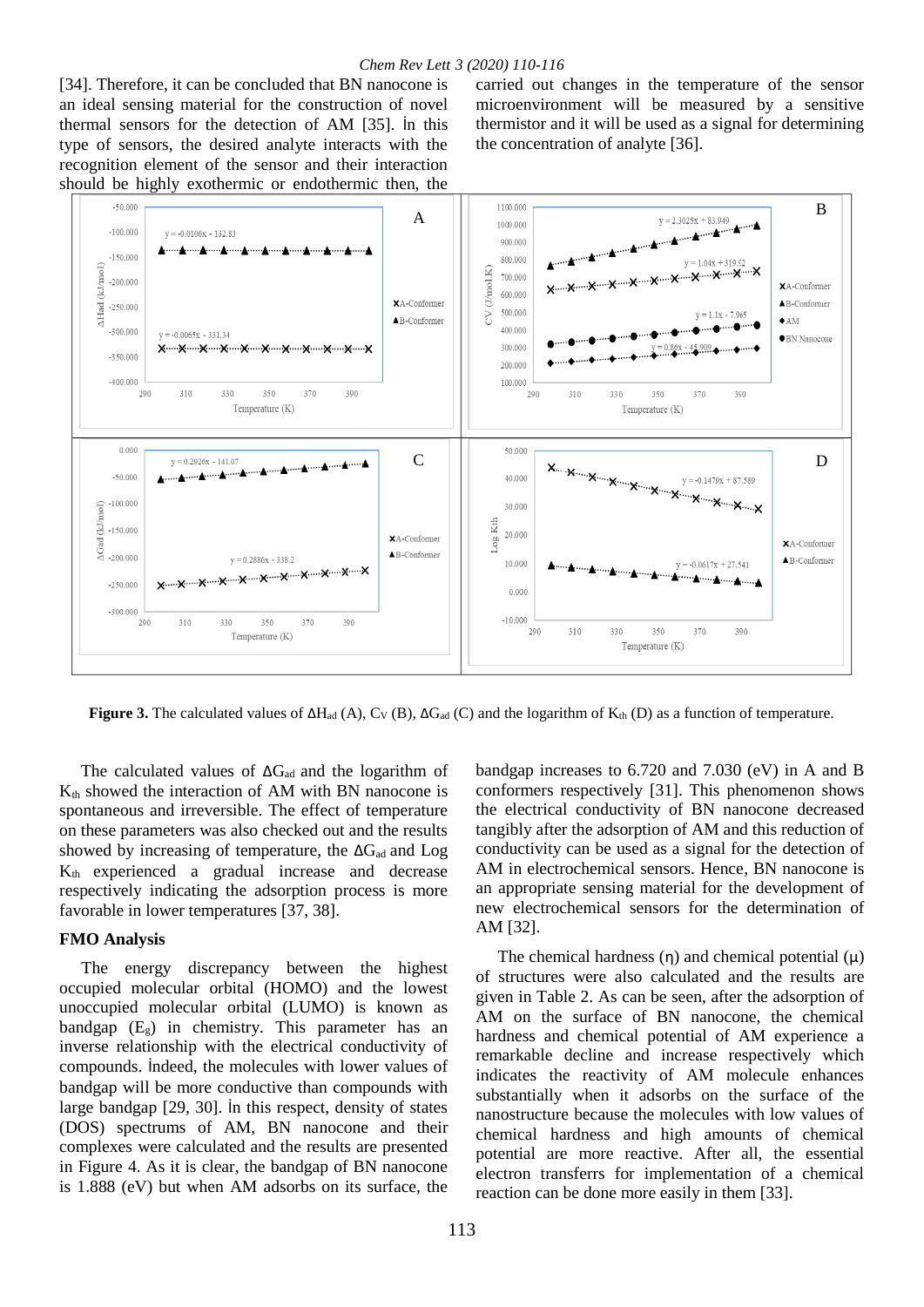The electrophilicity (ω) and maximum charge capacity  $(\Delta N_{\text{max}})$  were the last investigated parameters. Both parameters are good standards for estimating the tendency of a molecule towards an electron. İn fact, the compounds with higher values of  $\omega$  and  $\Delta N_{\text{max}}$  are more

eager to absorb electron. As it is obvious from Table 2, the electrophilicity and maximum charge capacity of AM increase when it adsorbs on the surface of BN nanocone. Therefore, AM-BN nanocone complexes are more electrophile than pure AM [34].



**Figure 4.** The DOS spectrums of AM, BN nanocone and their complexes

**Table 2.** The calculated values of HOMO and LUMO energy levels, bandgap, chemical hardness, chemical potenital, electrophilicity and maximum charge capacity for AM, BN nanocone and their complexes

|                    | $E_H$ (eV) | $E_L$ (eV) | $E_{\varphi}$ (eV) | $\eta$ (eV) | $\mu$ (eV) | $\omega$ (eV) | $\Delta N_{\rm max}$ (eV) |
|--------------------|------------|------------|--------------------|-------------|------------|---------------|---------------------------|
| AM                 | $-7.410$   | 6.900      | 14.310             | 7.155       | $-0.255$   | 0.005         | 0.036                     |
| <b>BN Nanocone</b> | 1.238      | 3.126      | .888               | 0.944       | 2.182      | 2.522         | $-2.311$                  |
| A-Conformer        | $-4.010$   | 2.710      | 6.720              | 3.360       | $-0.650$   | 0.063         | 0.193                     |
| <b>B-Conformer</b> | $-4.600$   | 2.430      | 7.030              | 3.515       | $-1.085$   | 0.167         | 0.309                     |

#### **3. Computational Details**

The structures of BN nanocone, AM and their derived products were designed by Nanotube modeler 1.3.0.3 and GuassView 6 softwares [25, 26]. At first, all of the designed structures were optimized geometrically. Afterwards, IR, NBO and FMO computations were performed on them. All of the computations were done by Gaussian 16 software using the density functional theory method in the B3LYP/6-31G (d) level of theory [27]. This level of theory was selected because in former reports its results were in an admissible accordance with

the experimental findings. GuassSum 3.0 software was employed for calculating the density of states (DOS) spectrums [28]. All of the calculations were implemented in the aqueous phase in the temperature range of 298-398 at 10˚ intervals.

The studied processes were as follows:

 $AM + BN$  Nanocone  $\rightarrow AM-BN$  Nanocone (1)

The values of adsorption energy values  $(E_{ad})$  and thermodynamic parameters including adsorption enthalpy changes  $(\Delta H_{ad})$ , Gibbs free energy changes  $(\Delta G_{ad})$  and thermodynamic equilibrium constants  $(K_{th})$ were calculated by Equations 2-5 respectively.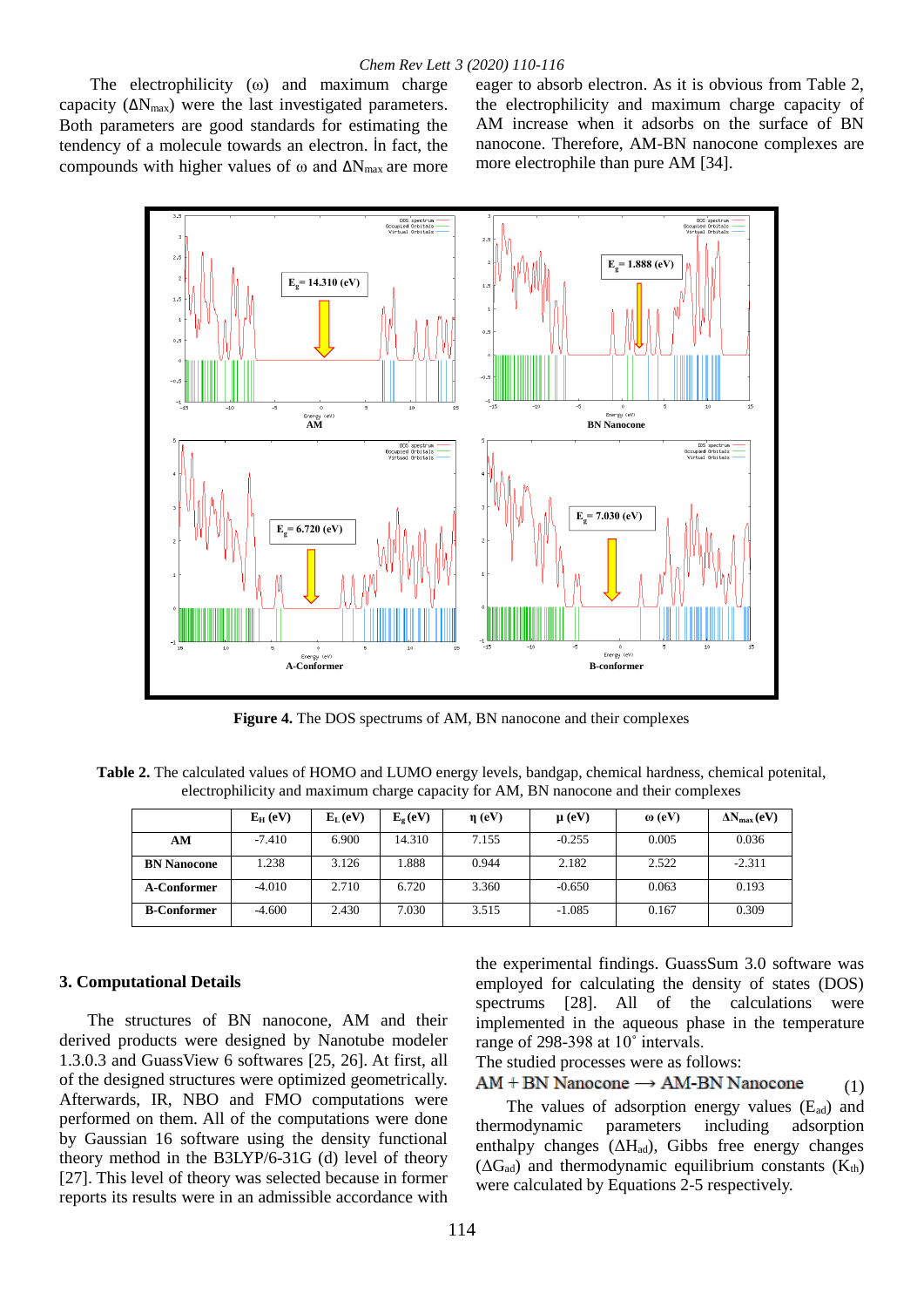$$
E_{ad} = (E_{(\text{AM-BN Nanocone})} - (E_{(\text{AM})} + E_{(\text{BN Nanocone})} + E_{(\text{BSSE})}))
$$
(2)  

$$
\Delta H_{ad} = (H_{(\text{AM-BN Nanocone})} - (H_{(\text{AM})} + H_{(\text{BN Nanocone})}))
$$
(3)  

$$
\Delta G_{ad} = (G_{(\text{AM-BN Nanocone})} - (G_{(\text{AM})} + G_{(\text{BN Nanocone})}))
$$
(4)

$$
K_{th} = \exp\left(-\frac{\Delta G_{ad}}{RT}\right) \tag{5}
$$

In the referred equations, E is the total electronic energy of each structure,  $E_{BSSE}$  denotes the basis set superposition correction, H stands for the sum of the thermal correction of enthalpy and total energy of the evaluated materials. The G denotes the sum of the thermal correction of Gibbs free energy and total energy for each of the studied structures. R is the ideal gas constants, T denotes the temperature and S is the thermal correction of entropy for each structure [29-31]. Frontier molecular orbital parameters including bandgap  $(E_g)$ , chemical hardness  $(\eta)$ , chemical potential  $(\mu)$ , electrophilicity (ω) and the maximum charge capacity  $(\Delta N_{\text{max}})$  were calculated by equations 6-10 [32].

$$
Eg = E_{LUMO} - E_{HOMO}
$$
  

$$
E_{LUMO} - E_{HOMO}) / (6)
$$

$$
\mu = \frac{(E_{LUMO} + E_{HOMO})}{2} \tag{7}
$$
\n
$$
\mu = \frac{(E_{LUMO} + E_{HOMO})}{2} \tag{8}
$$

$$
\omega = \frac{\mu^2}{2\eta} \tag{9}
$$
  
\n
$$
\Delta N_{max} = -\frac{\mu}{\eta} \tag{10}
$$

ELUMO and EHOMO in equations 6 to 10 are the energy of the lowest unoccupied molecular orbital and the energy of the highest occupied molecular orbital respectively [33, 34].

#### **4. Conclusion**

 Removal of ampicillin is of great importance. İn this respect, the performance of BN nanocone as an adsorbent and sensor for this antibiotic was investigated theoretically by IR, NBO and FMO computations. The calculated thermodynamic parameters and adsorption energy values proved AM interaction with BN nanocone is exothermic, spontaneous, irreversible and experimentally possible and BN nanocone is an appropriate adsorbent for removal of AM. The values of specific heat capacity and DOS spectrums showed this nanomaterial is an appropriate thermal and electrochemical sensing material for the construction of novel sensors for the detection of AM. The NBO results indicated a monovalent chemical bond is created between AM and BN nanocone and their interaction is chemisorption.

### **Acknowledgements**

 The authors appreciate the young researchers and elite club of Islamic Azad University of Yadegar-e-Imam Khomeini (RAH) Shahre-rey branch for supporting this project.

#### **References**

- [1] I. Robinson, G. Junqua, R. Van Coillie and O. Thomas, Trends in the detection of pharmaceutical products, and their impact and mitigation in water and wastewater in North America. Anal. Bioanal. Chem., 387 (2007) 1143–1151.
- [2] A. Ghauch, A. Tuqan and H. A. Assi, Antibiotic removal from water: Elimination of amoxicillin and ampicillin by microscale and nanoscale iron particles. Environ. Pollut., 157 (2009) 1626–1635.
- [3] A. L. Spongberg and J. D. Witter, Pharmaceutical compounds in the wastewater process stream in Northwest Ohio. Sci. Total Environ., 397 (2008) 148–157.
- [4] E. Yabalak, Degradation of ticarcillin by subcritical water oxidation method: application of response surface methodology and artificial neural network modeling. J. Environ. Sci. Heal. A, 53 (2018) 975–985.
- [5] M. Ahmadi, T. Madrakian and A. Afkhami, Solid phase extraction of amoxicillin using dibenzo-18-crown-6 modified magnetic-multiwalled carbon nanotubes priortoits spectrophotometric determination. Talanta, 148 (2016) 122– 128.
- [6] F. J. Benitez, J. L. Acero, F. J. Real, G. Roldan and F. Casas, (2011). Comparison of differentchemical oxidation treatments for the removal of selected pharmaceuticals in water matrices. Chem. Eng. J., 168 (2011) 1149–1156.
- [7] S. M. Mitchell, J. L. Ullman, A. L. Teel and R.J. Watts, Hydrolysis of amphenicol and marcrolide antibiotics: Chloramphenicol, florfenicol, spiramycin, and tylosin. Chemosphere.,134 (2015) 504–511.
- [8] Y. Ji, Y. Shi, W. Dong, X. Wen, M. Jiang and J. Lu, Thermo-activated persulfate oxidation system for tetracycline antibiotics degradation in aqueous solution. Chem. Eng. J., 298 (2016) 225–233.
- [9] R. S. Bangari and N. Sinha, Adsorption of tetracycline, ofloxacin and cephalexin antibiotics on boron nitride nanosheets from aqueous solution. J. Mol. Liq., 293 (2019)  $1 - 12$ .
- [10] B. H. Hameed, A. M. Din and A. L. Ahmad, Adsorption of methylene blue onto bamboo-based activated carbon: kinetics and equilibrium studies, J. Hazard. Mater., 141 (2007) 819–825.
- [11] E. Alvarez-Ayuso, A. Garcıa-Sánchez and X. Querol, Purification of metal electroplating wastewaters using zeolites. Water Res., 37 (2003) 4855–4862.
- [12] Y. Yao, B. He, F. F. Xu and X. F. Chen, Equilibrium and kinetic studies of methylorange adsorption on multiwalled carbon nanotubes. Chem. Eng. J., 170 (2011) 82–89.
- [13] S. Zeng, K. Tang, T. Li and Z. Liang. 3D flower-like Y2O3: Eu3+ nanostructures: template-free synthesis and its luminescence properties. J. Colloid Interface Sci., 316 (2007) 921–929.
- [14] A. K. Rahardjo, M. J. J. Susanto, A. Kurniawan, N. Indraswati and S. Ismadji, Modified Ponorogo bentonite for the removal of ampicillin from wastewater. J. Hazard. Mater., 190 (2011) 1001–1008.
- [15] P. Del Vecchio, N. K. Haro, F.S. Souza, N. R. Marcílio and L. A. Féris, Ampicillin removal by adsorption onto activated carbon: kinetics, equilibrium and thermodynamics. Water Sci Technol., 79 (2019) 2013–2021.
- [16] F. S. Souza and L. A. Féris, Consumption-based approach for pharmaceutical compounds in a large hospital. Environ. Technol., 38 (2017) 2217–2223.
- [17] X. Weng, W. Cai, R. Lan, Q. Sun and Z. Chen, Simultaneous removal of amoxicillin, ampicillin and penicillin by clay supported Fe/Ni bimetallic nanoparticles. Environ. Pollut., 236 (2018) 562–569.
- [18] V. Nairi, L. Medda, M. Monduzzi and A. Salis, Adsorption and release of ampicillin antibiotic from ordered